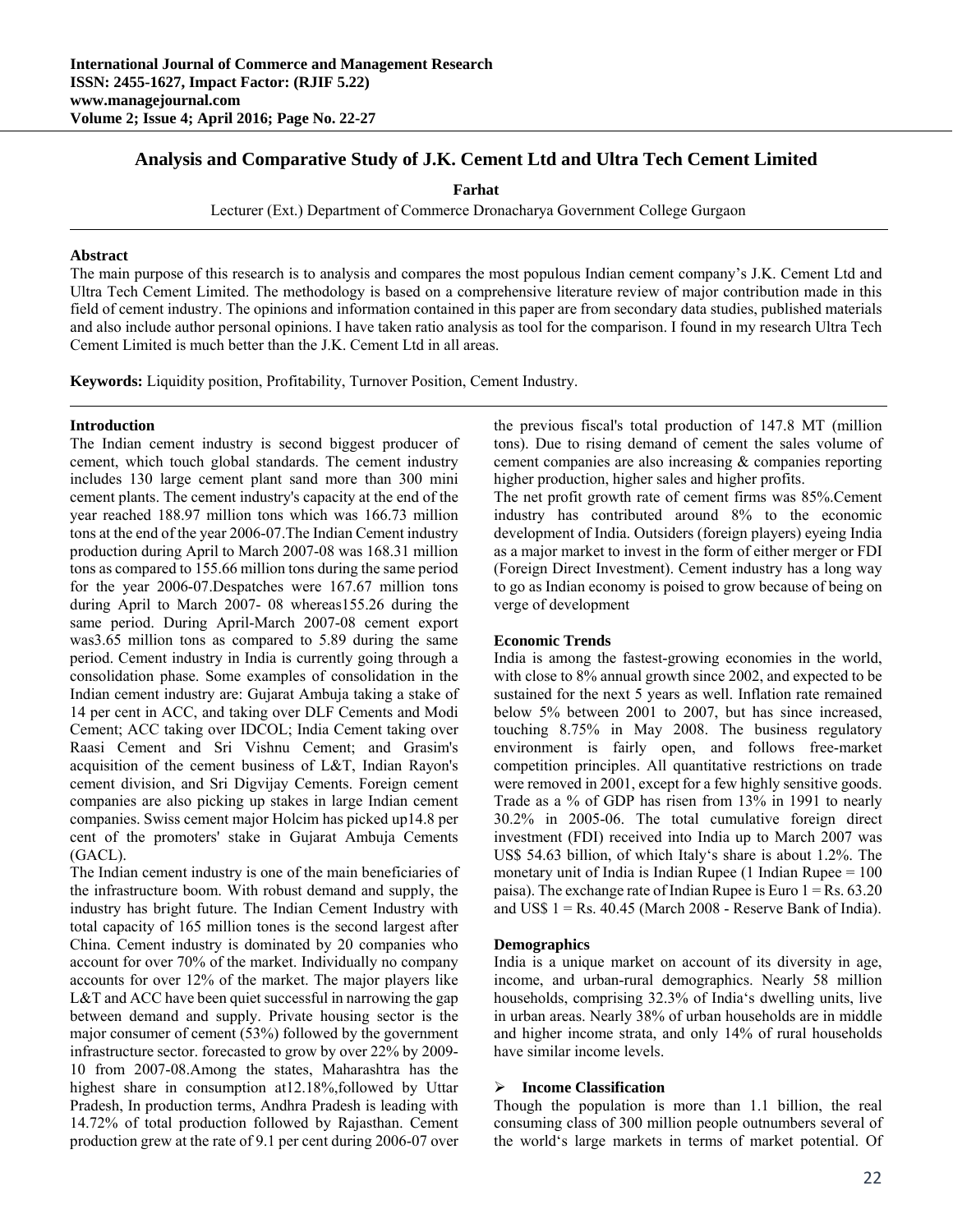these, around 150 million people (2 million very rich and 30 million rich households) represent the consuming potential, particularly for lifestyle goods and services.

- There are close to 80,000 high net worth Individuals in India, with saving and Assets exceeding US\$1 million.
- At least 50,000 households buy premium cars every year (priced at US\$ 30,000 and above)

The history of the cement industry in India dates back to the 1889 when a Kolkata-based company started manufacturing cement from Argillaceous. But the industry started getting the organized shape in the early 1900s. In 1914, India Cement Company Ltd was established in Porbandar with a capacity of 10,000 tons and production of 1000 installed. The World War I gave the first initial thrust to the cement industry in India and the industry started growing at a fast rate in terms of production, manufacturing units, and installed capacity. This stage was referred to as the Nascent Stage of Indian Cement Company. In 1927, Concrete Association of India was set up to create public awareness on the utility of cement as well as to propagate cement consumption.

The cement industry in India saw the price and distribution control system in the year 1956, established to ensure fair price model for consumers as well as manufacturers. Later in 1977, government authorized new manufacturing units (as well as existing units going for capacity enhancement) to put a higher price tag for their products. A couple of years later; government introduced a three-tier pricing system with different pricing on cement produced in high, medium and low cost plants.

Cement Company, in any country, plays a major role in the growth of the nation. Cement industry in India was under full control and supervision of the government. However, it got relief at a large extent after the economic reform. But government interference, especially in the pricing, is still evident in India. In spite of being the second largest cement producer in the world, India falls in the list of lowest per capita consumption of cement with 125 kg. The reason behind this is the poor rural people who mostly live in mud huts and cannot afford to have the commodity. Despite the fact, the demand and supply of cement in India has grown up. In a fast developing economy like India, there is always large possibility of expansion of cement industry.

**Cement Production and Growth** 

Domestic demand plays a major role in the fast growth of cement industry in India. In fact the domestic demand of cement has surpassed the economic growth rate of India. The cement consumption is expected to rise more than 22% by 2009-10 from 2007-08. In cement consumption, the state of Maharashtra leads the table with 12.18% consumption, followed by Uttar Pradesh. In terms of cement production, Andhra Pradesh leads the list with 14.72% of production, while Rajasthan remains at second position.

The production of cement in India grew at a rate of 9.1% during 2006-07 against the total production of 147.8 MT in the previous fiscal year.

During April to October 2008-09, the production of cement in India was 101.04 MT comparing to 95.05 MT during the same period in the previous year. During October 2009, the total cement production in India was 12.37 MT compared to a production of 11.61 MT in the same month in the previous year. The cement companies are also increasing their productions due to the high market demand. The cement companies have seen a net profit growth rate of 85%. With this huge success, the cement industry in India has contributed almost 8% to India's economic development.

### **Technology Up-Gradation**

Cement industry in India is currently going through a technological change as a lot of up gradation and assimilation is taking place. Currently, almost 93% of the total capacity is based entirely on the modern dry process, which is considered as more environment-friendly. Only the rest 7% uses old wet and semi-dry process technology. There is also a huge scope of waste heat recovery in the cement plants, which lead to reduction in the emission level and hence improves the environment.

#### **Objective of the Research**

To find out the liquidity position, profitability and turnover position of both the company (J.K. Cement Ltd and Ultra Tech Cement Limited) for the mentioned period i.e. 2011-2015.

### **Financial Ratios of J.K. Cement Ltd**

| S. No | <b>Name Of The Ratio</b>   | 2015  | 2014  | 2013  | 2012  | 2011  | <b>TOTAL</b> | Average |
|-------|----------------------------|-------|-------|-------|-------|-------|--------------|---------|
|       | Current Ratio              | .83   | .89   | .88   | 1.03  | 00.1  | 4.63         | 0.926   |
|       | <b>Ouick Ratio</b>         | .78   | .73   | .75   | .83   | .77   | 4.08         | 0.816   |
|       | Debt equity ratio          | .47   | l.42  | .78   | .84   | .98   | 5.49         | 1.098   |
|       | Inventory turnover ratio   | 7.59  | 5.16  | 6.31  | 7.02  | 6.52  | 32.6         | 6.52    |
|       | Debtor Turnover Ratio      | 26.67 | 24.64 | 29.27 | 35.25 | 29.37 | 145.2        | 29.04   |
|       | Gross Profit               | 9.34  | 8.47  | 14.58 | 15.07 | 7.76  | 55.22        | 11.044  |
|       | Return on capital employed | 9.30  | 7.74  | 18.39 | 18.48 | 8.60  | 62.51        | 12.502  |
| δ     | Earnings per share         | 22.44 | 13.88 | 33.40 | 25.36 | 9.16  | 104.24       | 20.848  |
|       | Dividend Per Share         |       |       | 6.5   |       |       | 20.5         | 4.1     |

**Table 1. 1:** Financial ratios of J.K. Cement Ltd for the years 2011-2015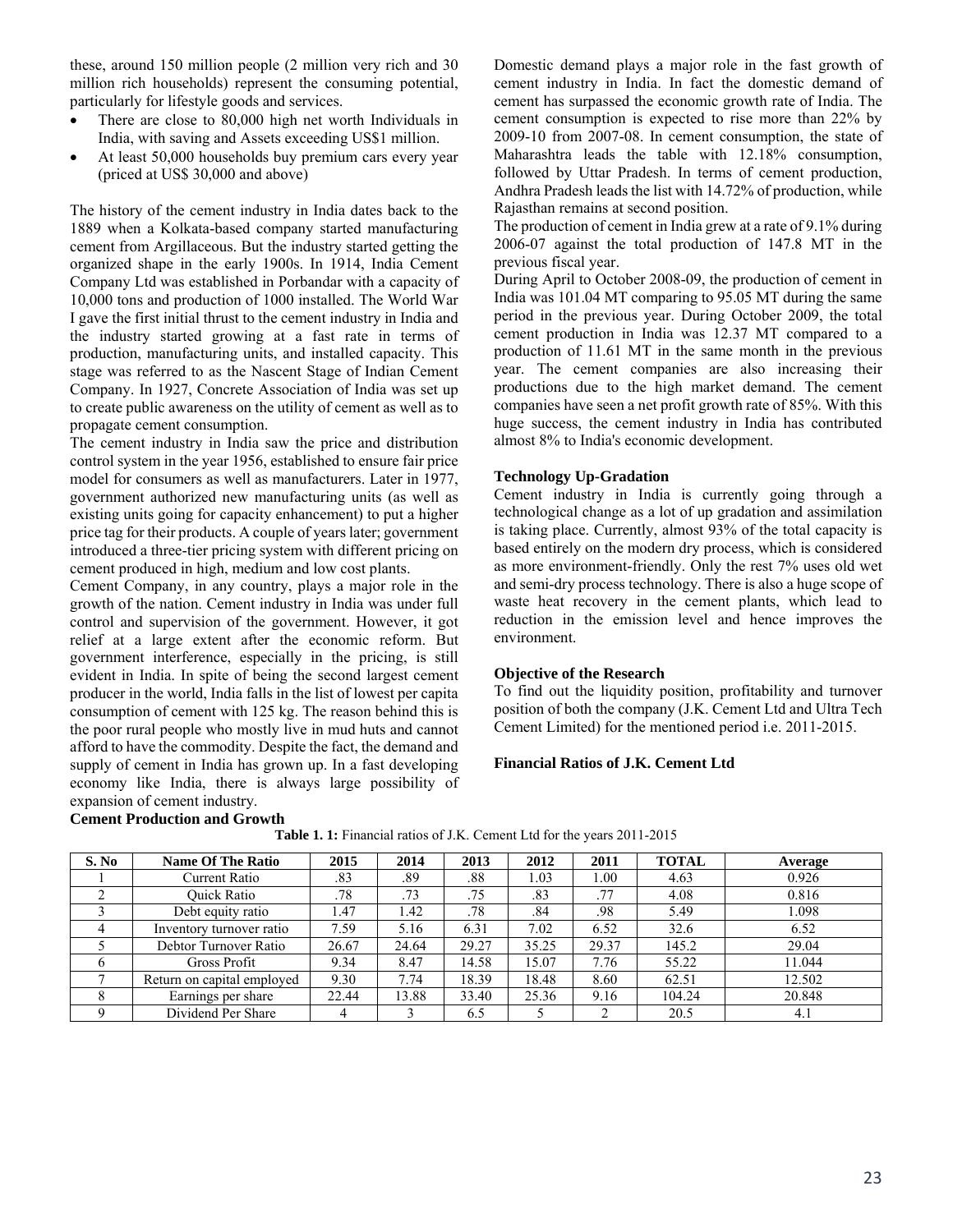#### **Financial Ratios of Ultra Tech Cement Limited**

| S. No | <b>Name Of The Ratio</b>   | 2015  | 2014  | 2013  | 2012  | 2011  | <b>Total</b> | Average |
|-------|----------------------------|-------|-------|-------|-------|-------|--------------|---------|
|       | Current Ratio              | .90   | 1.57  | 1.25  | 1.49  | 1.37  | 6.58         | 1.316   |
|       | <b>Ouick Ratio</b>         | .59   | 1.16  | .88   | 1.04  | .99   | 4.66         | 0.932   |
|       | Debt Equity Ratio          | .39   | .30   | .36   | .32   | .39   | 1.76         | 0.352   |
|       | Inventory Turnover Ratio   | 35.94 | 37.43 | 35.02 | 35.41 | 33.89 | 177.69       | 35.538  |
|       | Debtor Turnover Ratio      | 17.44 | 18.23 | 14.23 | 12.14 | 9.98  | 82.02        | 16.404  |
|       | Gross Profit               | 13.21 | 13.45 | 17.65 | 17.58 | 13.74 | 75.63        | 15.126  |
| ⇁     | Return On Capital Employed | 14.14 | 14.41 | 21.43 | 22.73 | 19.56 | 92.27        | 18.454  |
| 8     | Earnings Per Share         | 73.42 | 78.20 | 96.85 | 89.25 | 51.24 | 388.96       | 77.792  |
| Ω     | Dividend Per Share         |       | Q     | a     | 8     | h     | 41           | 8.2     |

**Table 1.2:** Financial ratios of Ultra Tech. Cement Limited for the years 2011-2015



**Fig 1:** Five years average financial ratio of J.K Cement and Ultra Tech Cement Limited

#### **Current Ratio**

This ratio is used to assess the firm capability to meet it short term liability on time. According to the principles, a current ratio of 2:1 is considered to be an ideal ratio. It shows that current assets of the organization should at least, be double of its current liabilities. The higher the ratio better it is for the organization, because the firm will be able to pay it current liabilities on time more easily. The reason of fixing 2:1 as the ideal ratio is that current assets include stock, debtors etc from which full amount cannot be realized in case of need. So half the amount is realized from the current assets on time, the firm can easily meet its current liability on time. 4.63 6.58

If current ratio is less than ideal ratio that is 2:1 it indicates lack of liquidity and shortage of working capital. But a much higher ratio, even it is good for the short term creditors but not good for the firm. A much higher ratio shows the poor investment policies of the management of the firm. It is not better for the firm because of following reason:-

- 1) An inventory might piling up because of poor sales
- 2) Huge amount is locked up in debtors due to inefficient collection policy.
- 3) The cash or bank balances is not utilized it is might be lying idle.



**Fig 2:** Current Ratio of J.K. Cement Ltd and Ultra Tech Cement Limited (Year 2011-15)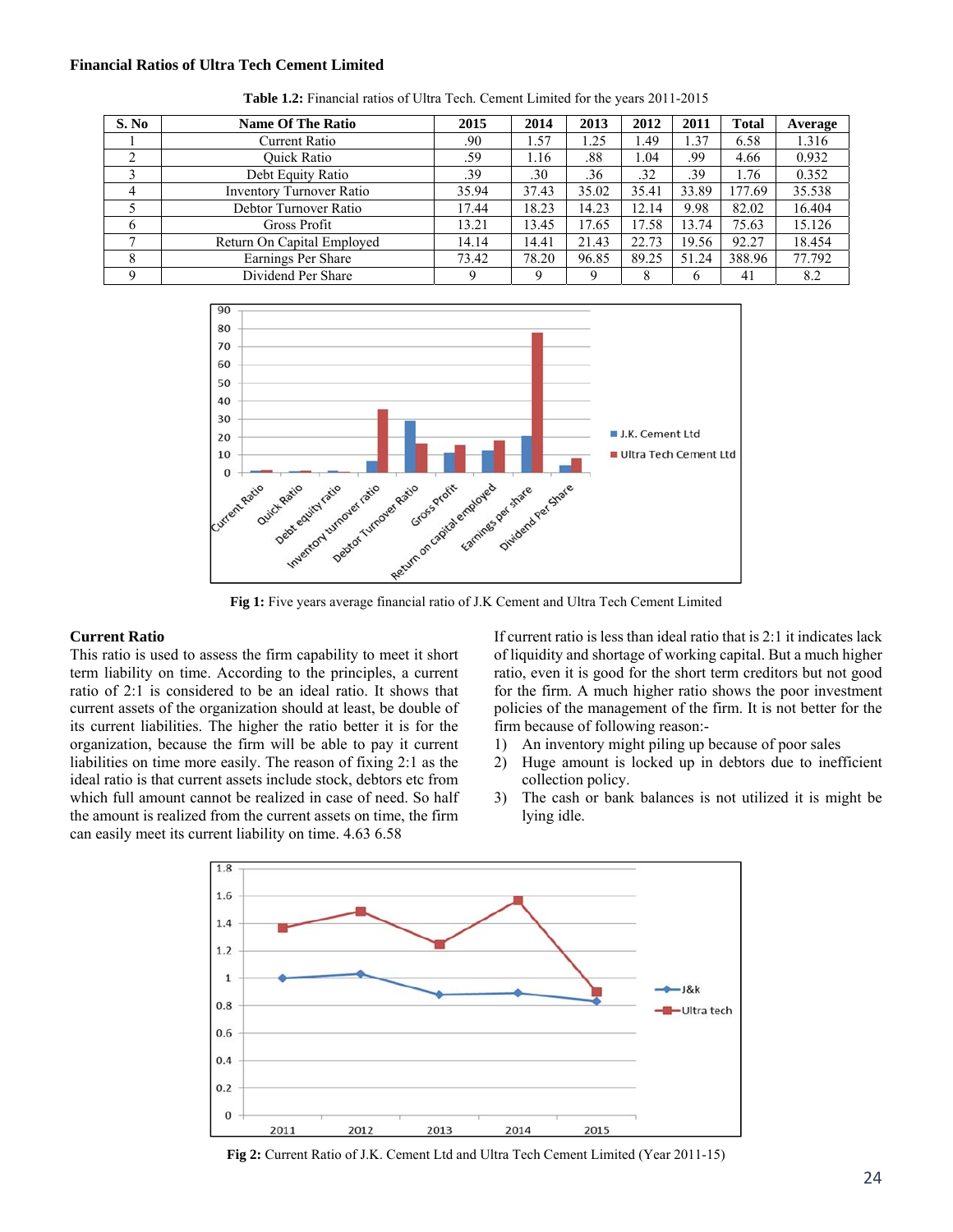While browsing the secondary data from money control.com it was observed that current ratio of different plant is distinct from each other with respect to their current assets and current liabilities. the above line graph of current ratio of both the plant shows the current ratio of J.K. Cement Ltd and Ultra Tech Cement Limited year wise during from 2011 to 2015 current ratio of J.K. Cement Ltd is.83 in 2015,.89 in 2014,.88 in 2013 1.03 in 2012, 1.00 in 2011. The above graph also shows the current ratio for Ultra Tech Cement Limited for mentioned time period i.e. for the year.90 in 2015, 1.57in 2014, 1.25 in 2013, 1.49 in 2012 and 1.37 in 2011.so now we can say that current ratio of Ultra Tech Cement Limited is much better in each mentioned time period because higher the ratio better it is for the organization so in current ratio Ultra Tech Cement is better than J.K. Cement.

**Quick Ratio:** Quick ratio shows whether the firm is in the position to pay its current liability very quickly such as within a month or immediately As such the quick ratio is calculated by dividing liquid assets by current liabilities.

Liquid assets mean those assets which yield cash very quickly. All the current assets except stock and prepaid expenses are included in liquid assets. An ideal quick ratio is 1:1 if it is more it is considered to be better.This ratio is a better test of short term financial position of the company than the current ratio, as it considered into those assets which can be easily and readily converted into cash.

Quick ratio is a more rigorous test of liquidity than the current ratio and when used together with current ratio, this ratio is gives a better picture of the short term financial position of the firm



**Fig 3:** Quick Ratio of J.K. Cement Ltd and Ultra Tech Cement Limited (Year 2011-15)

The above line graph of quick ratio of J.K. Cement Ltd and Ultra Tech Cement Limited shows year quick ratio of both the companies during from 2011 to 2015. If one looks at the graph quick ratio of Ultra Tech Cement Limited is.59 in 2015, 1.16 in 2014,.88 in 2013, 1.04 in 2012,.99 in 2011 and the above graph also shows the statistic of J.K. Cement Ltd for mentioned time period i.e..78 in 2015,.73 in 2014,.75 in 2013,.83 in 2012,.77 in 2011.

This ratio indicates that Ultra Tech Cement Limited is better than the J.K. Cement Ltd in each year because in each year quick ratio of Ultra Tech Cement Limited is higher than Ultra Tech Cement Limited.

**Debt Equity Ratio:** This ratio shows the relationship between long term debts and shareholder funds. It shows the proportion of funds which are acquired by long term borrowing in comparison to shareholders funds.

This ratio is calculated to assess the capability of the form to meet its long term liabilities. Generally, debt equity ratio is 2:1 is considered safe. If the ratio is more than this ideal ratio it indicates a rather risky financial position from the long term point of view, as it shows that more and more funds invested in the organization are provided by long term lenders. A high Debt equity ratio is a danger signal for long term lenders. Formula of Debt Equity ratio = Debt/equity.



**Fig 4:** Debt Equity Ratio of J.K. Cement Ltd and Ultra Tech Cement Limited (Year 2011-15)

**Inventory Turn Over Ratio:** This ratio shows whether stock has been efficiently used or not. It shows the speed with which the stock is rotated into sales or the number of times the stock is turned into sales during the year. The higher the ratio, better it is because it shows that stock is selling quickly.In a business where stock turnover ratio is high goods can be sold at a low margin of profit yet the profitability may be quite very high. A low stock turnover ratio shows that stock does not sell quickly and remains lying in the go down for the longer time period. This increase the storage cost, blocking of funds and

losses on account of goods becoming obsolete or unsalable. This ratio is used for comparing the efficiency of sales polices of two firms doing same business. The stock policy of the management of that firm, whose stock turnover ratio is higher, will be treated as more efficient.



**Fig 5:** Inventory turnover ratio of J.K. Cement Ltd and Ultra Tech Cement Limited (Year 2011-15)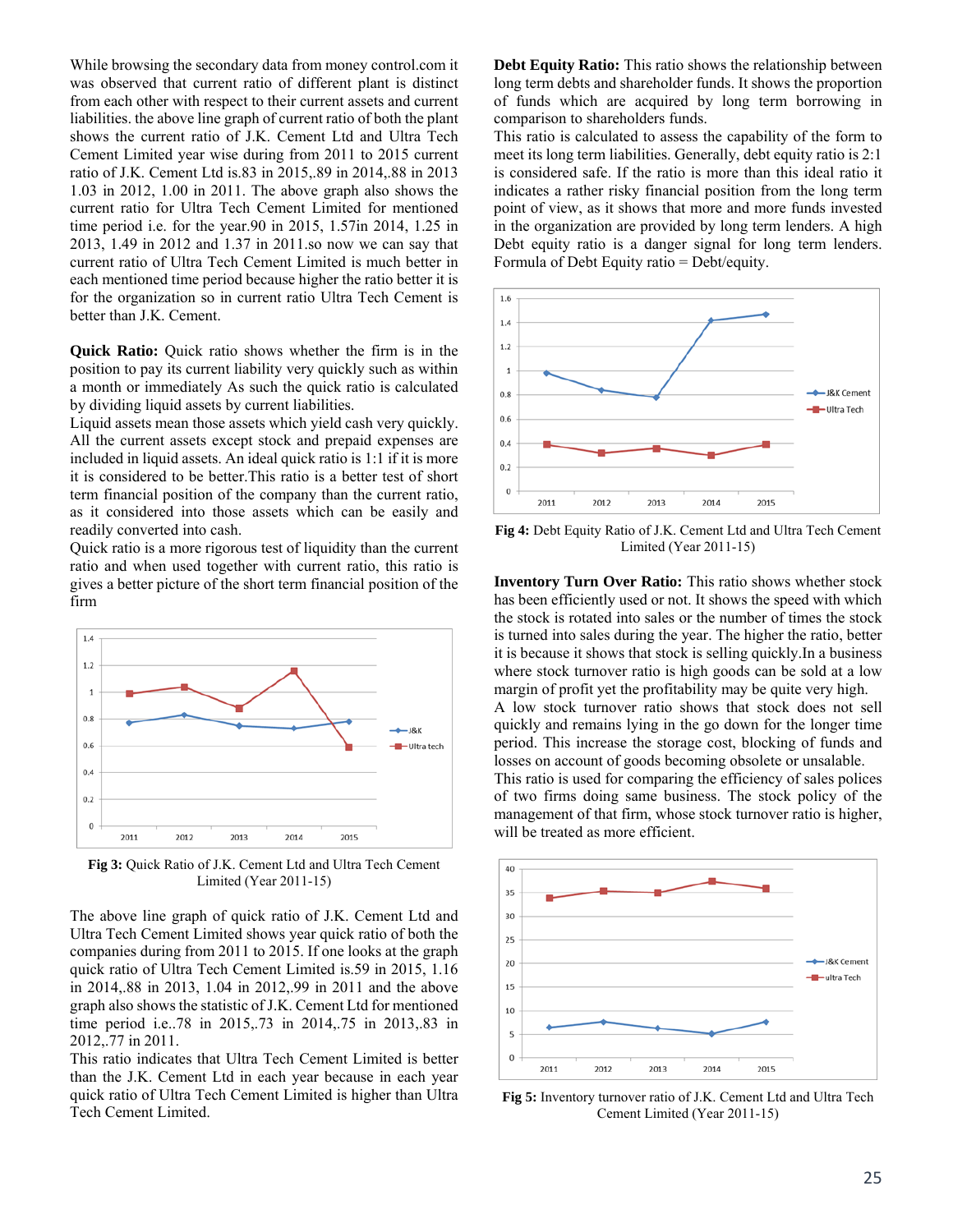The above line graph of J.K. Cement Ltd and Ultra Tech Cement Limited shows year wise inventory turnover ratio for the mentioned time period. Inventory turnover ratio of J.K. Cement Ltd for the 2011 it was 6.52 times, in 2012 it was 7.62 times, in 2013 it was 6.31 times, in 2014 it was 5.16 times, in 2015 it was 7.59times.The above line graph also shows the inventory turnover ratio of Ultra Tech Cement Limited for the mentioned time period i.e. for the year 2011 it was 33.89 times, in 2012 it was 35.41times, in 2013 it was 35.02times, in 2014 it was 37.43 times, in 2015 it was 35.94times. So now we can say that ultra tech is far better than J.K. Cement Ltd, because higher the ratio better it is since it indicates that stock is selling quickly. Ultra tech is selling its goods very quickly than J.K. Cement Ltd.

**Debtor Turnover Ratio:** This ratio indicates the speed with which the amount is collected from the debtors. The higher the ratio, better it is since it indicates that amount from debtors is collected more quickly. The more quickly the debtors pay, the less the risk from bad debts, and so lower the expenses of collection and increase in the liquidity of the firm. A lower debtor turnover ratio will shows the inefficient credit sales policy of the management. It means that credit sales have been made to customers who do not deserve much credit. It is very difficult to set up a standard for this ratio. It fully depends upon the policy of the management and nature of the industry.



**Fig 6:** Debtor turnover ratio of J.K. Cement Ltd and Ultra Tech Cement Limited (Year 2011-15)

The above line graph of J.K. Cement Ltd and Ultra Tech Cement Limited shows year wise debtor turnover ratio for the mentioned time period. Debtor turnover ratio of J.K. Cement Ltd for the 2011 it was 29.37 times, in 2012 it was 35.25 times, in 2013 it was 29.27 times, in 2014 it was 24.64 times, in 2015 it was 26.67times.The above line graph also shows the debtor turnover ratio of Ultra Tech Cement Limited for the mentioned time period i.e. for the year 2011 it was 9.98times, in 2012 it was 12.14 times, in 2013 it was 14.23 times, in 2014 it was 18.23 times, in 2015 it was 17.44times. So now we can say that J.K. Cement Ltd is far better than Ultra Tech Cement Limited in this debtor turnover ratio, because higher the ratio better it is since it indicates that amount from Debtor is being collected more quickly by J.K. Cement Ltd than Ultra Tech Cement Limited.

**Gross Profit:** This ratio measures the margin of profit available on sales. The higher the gross profit ratio, the better it is. No ideal ratio is fixed for this ratio, but gross profit ratio should be adequate enough not only to cover the operating expenses but also to provide for depreciation, interest on loans, dividends and creation



**Fig 7:** Gross Profit ratio of J.K. Cement Ltd and Ultra Tech Cement Limited (Year 2011-15)

The above line graph of J.K. Cement Ltd and Ultra Tech Cement Limited shows year wise Gross profit ratio for the mentioned time period. Gross Profit ratio of J.K. Cement Ltd for the 2011 it was 7.76, in 2012 it was 15.07, in 2013 it was 14.58, in 2014 it was 8.47, in 2015 it was9.34. The above line graph also shows the gross profit ratio of Ultra Tech Cement Limited for the mentioned time period i.e. for the year 2011 it was 13.74, in 2012 it was 17.58, in 2013 it was 17.65, in 2014 it was 13.45, and in 2015 it was 13.21. So now we can say that Ultra Tech Cement Limited is far better than J.K. Cement Ltd, because higher the ratio better it is.

**Return on Capital Employed:** This ratio indicates the overall profitability of the business. It is calculated by comparing the profit earned and the capital employed to earn it. The term Capital Employed here refers to long term fund deployed in the enterprise. Long term fund means total of shareholders' funds and long term loans.

Return on Capital Employed = profit before Interest, tax, dividends/Capital Employed\*100

Since the capital employed includes shareholders' funds and long term loans, interest paid on long term loans will not be deducted from profits while calculating this ratio.



**Fig 8:** Return on capital employed ratio of J.K. Cement Ltd and Ultra Tech Cement Limited (Year 2011-15)

The above line graph of J.K. Cement Ltd and Ultra Tech Cement Limited shows year wise Return on Capital Employed